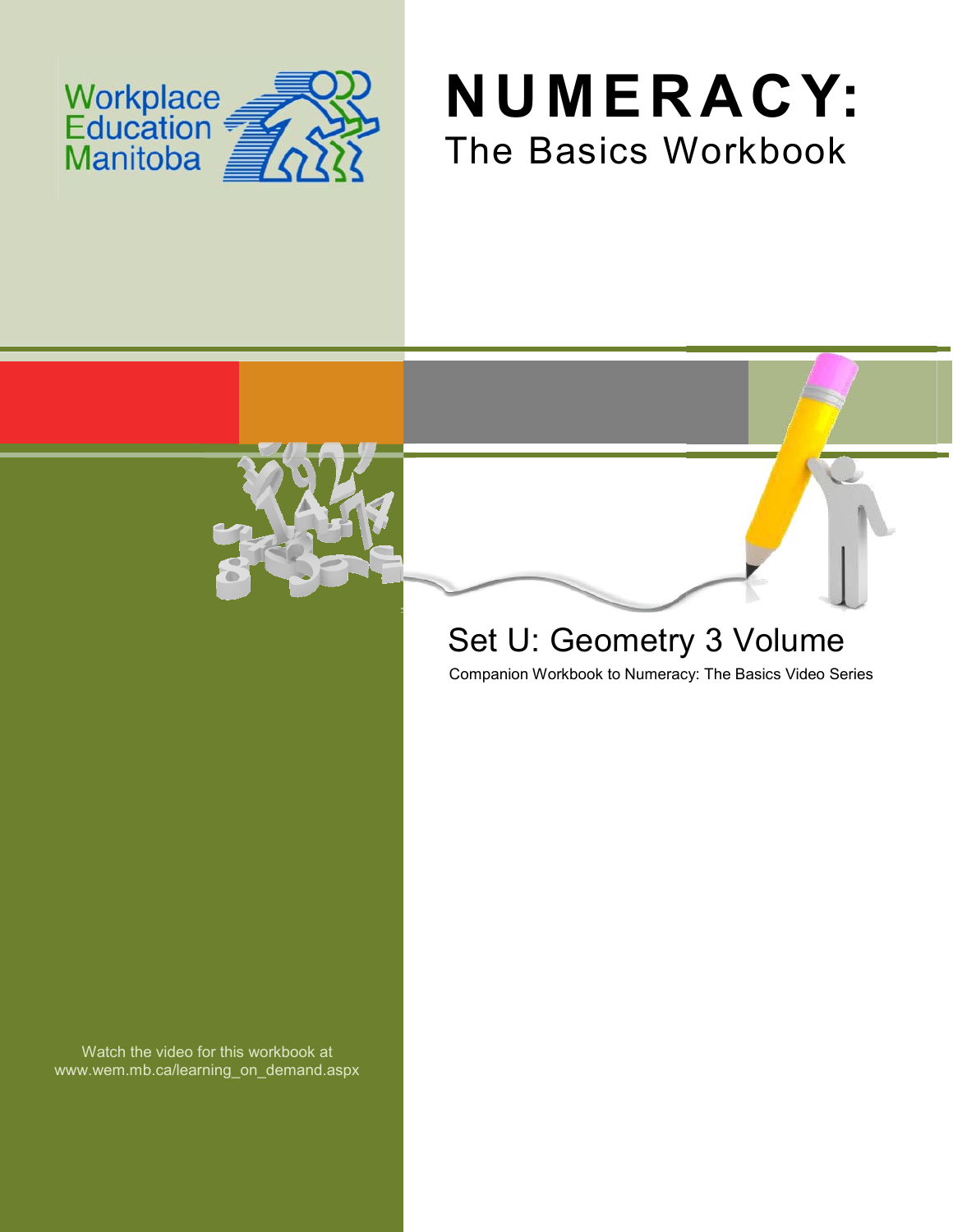Workplace Education Manitoba would like to express appreciation to the following for supporting the development of this curriculum:

> The Government of Canada Human Resource Skills Development Canada (HRSDC)

> > and

The Manitoba Government Industry Workforce Development (IWD), Entrepreneurship, Training and Trade (ETT)

Workplace Education Manitoba would also like to thank the individuals from across Manitoba who provided consultation, content, and feedback.

> For more information, visit [www.wem.mb.ca](http://www.wem.mb.ca/) or contact the Project Coordinator Lindsay Laidlaw at [info@wem.mb.ca](mailto:info@wem.mb.ca)

Workplace Education Manitoba 1000 Waverley Street Winnipeg, MB, R3T 0P3

©Workplace Education Manitoba, 2012

All rights reserved; no part of this publication may be reproduced, stored in a retrieval system, or transmitted in any form by any means, electronic, mechanical, photocopying, recording, or otherwise without

prior written permission of the Publishers. This manual may not be lent, resold, hired out or otherwise disposed by way of trade in any form of binding or cover than that which it is published, without the prior consent of the Publishers.



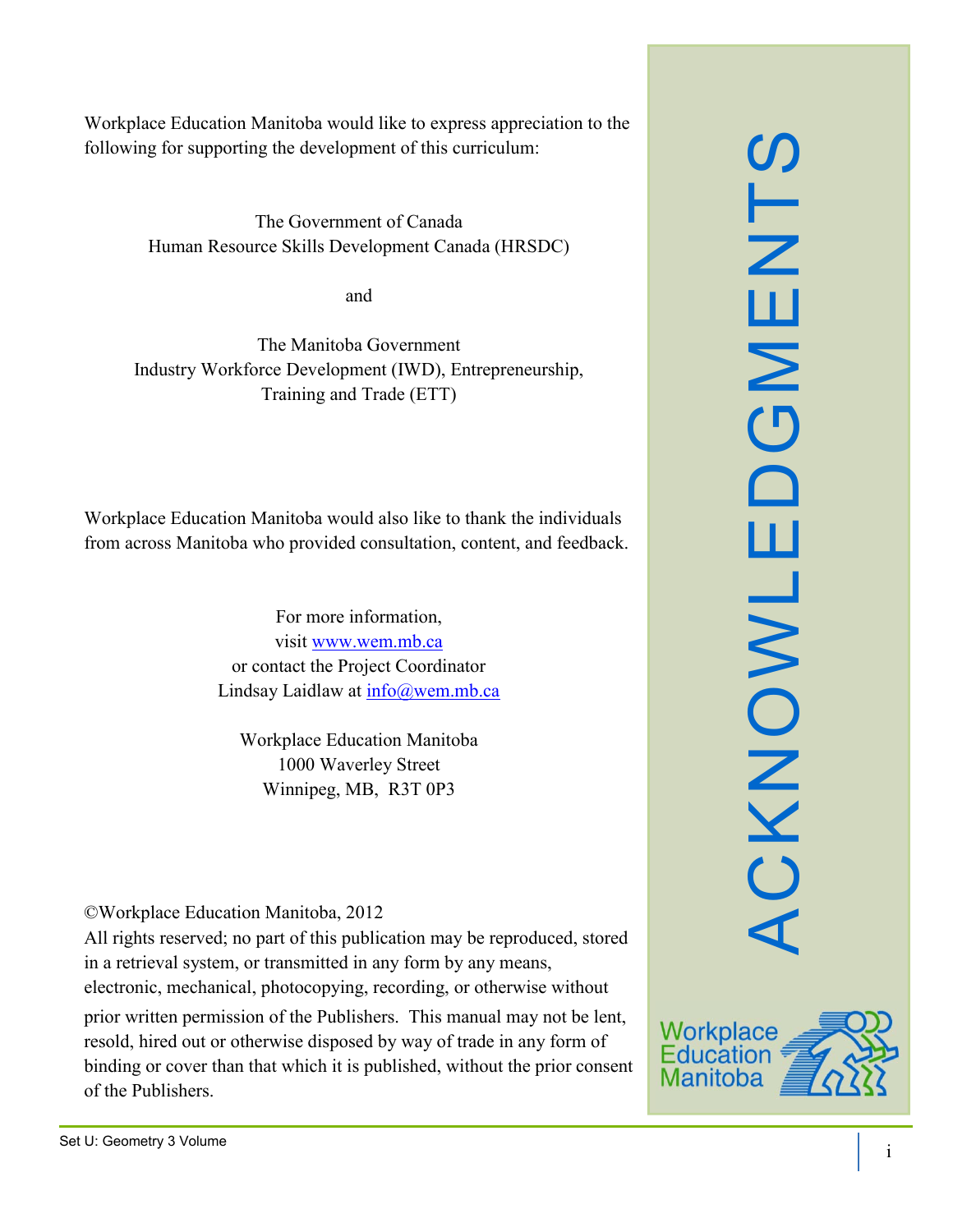## **INTRODUCTION**

## **What is Numeracy: The Basics Workbook?**

This workbook is intended to accompany Workplace Education Manitoba's (WEM) Numeracy: The Basics Video Series, a set of 50 videos that explain essential numeracy concepts.

The refresher videos cover 25 critical numeracy topics, each broken into concept and practice.

The video series and accompanying downloadable workbooks can be found on the WEM website at [http://www.wem.mb.ca/learning\\_on\\_demand.aspx](http://www.wem.mb.ca/learning_on_demand.aspx)

These Numeracy: The Basics workbooks provide an opportunity for additional skill-building practice.

### **Numeracy: The Basics topics are:**

- Order of Operations 1
- Order of Operations 2
- Adding & Subtracting Fractions 1
- Adding & Subtracting Fractions 2
- Multiplying & Dividing Fractions
- $\bullet$  Mixed & Improper Fractions
- Operations with Mixed Fractions 1
- Operations with Mixed Fractions 2
- Operations with Mixed Fractions 3
- Adding & Subtracting Decimals
- Multiplying Decimals
- Dividing Decimals
- Order of Operations & Decimals
- Decimals, Fractions & Percent 1
- Decimals, Fractions & Percent 2
- Imperial Conversions
- Metric Conversions
- Metric and Imperial Conversions
- Geometry  $1 -$  Perimeter
- Geometry  $2 Area$
- Geometry 3- Volume
- Solving Equations 1
- Solving Equations 2
- Ratio & Proportion
- Averages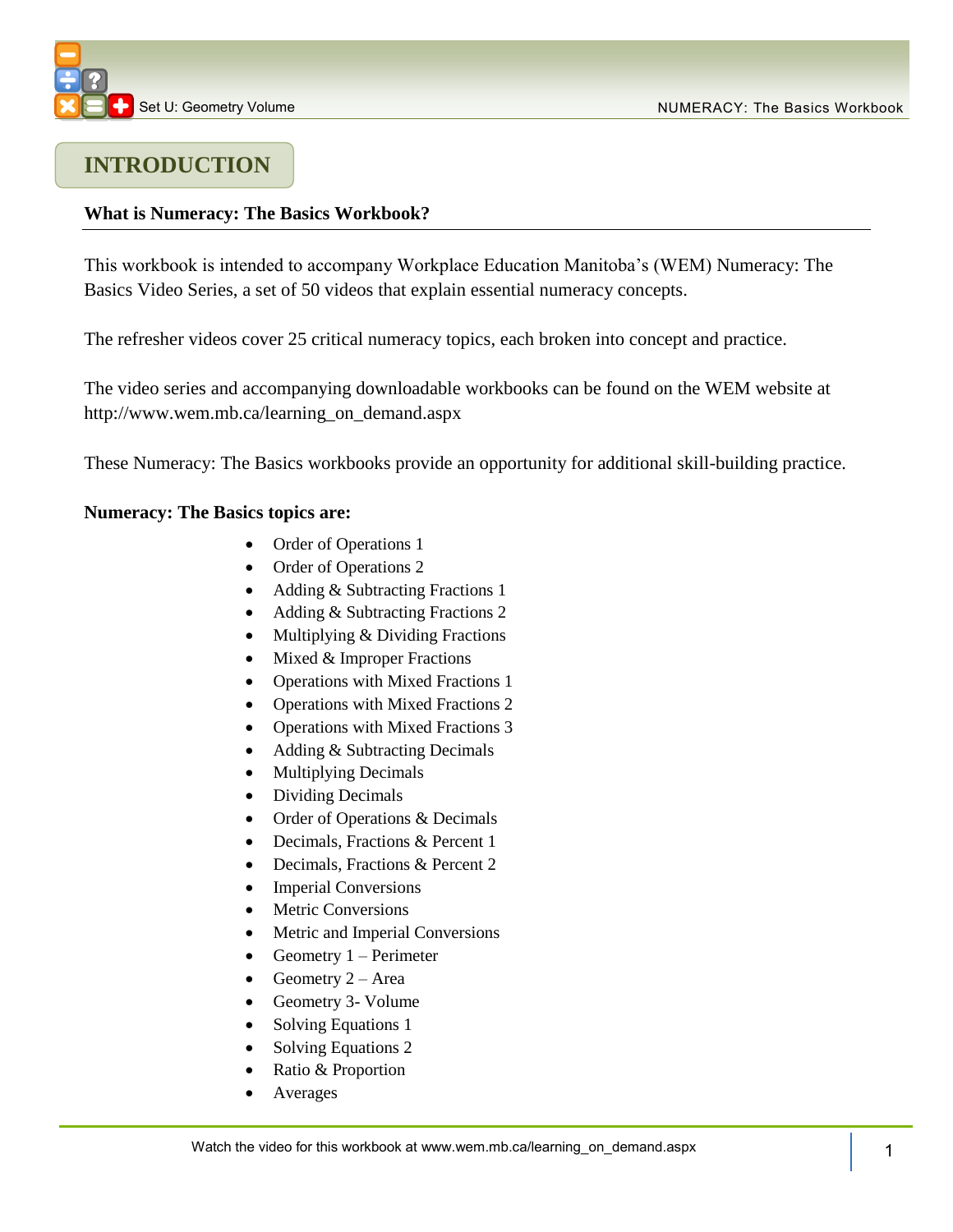

## **GEOMETRY 3 VOLUME**

This workbook contains five skill-building practice sections. Solutions can be found at the end of the workbook.

## **Practice Section A**

Solve the following.

1. Calculate the volume of a cube that has a side length of 4 cm.

2. What is the volume of a figure that has a length of 5 ft, a width of 2 ft, and is 7 ft high?

3. Find the volume of a cube that is 0.5 yd on each side.

4. Calculate the volume of the figure below.

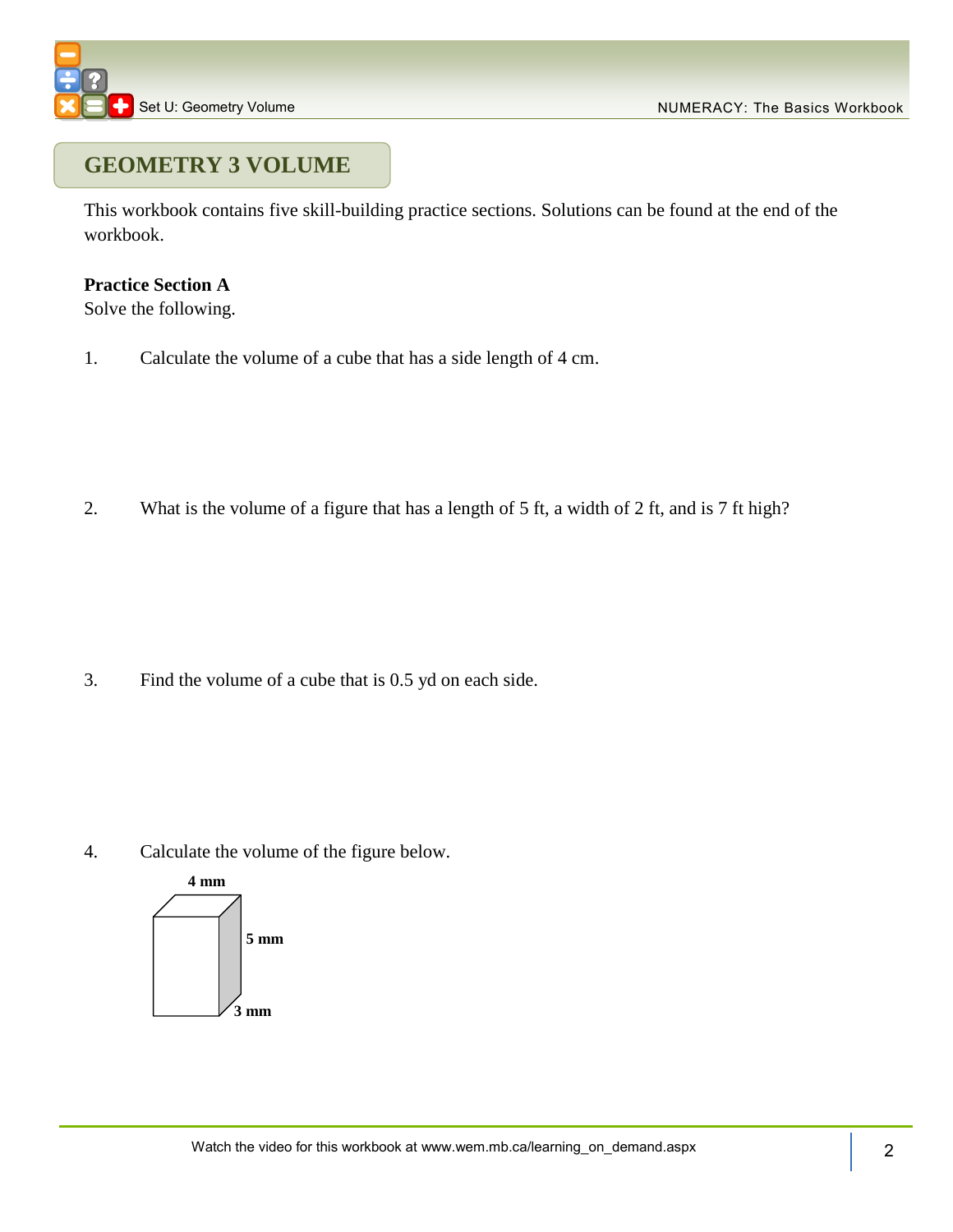

5. A cube has sides equal to 7 m. Find its volume.

6. Determine the volume of the object in the diagram below.



7. A box with a square base has a height of 7 m. If each side of the base is 2 m in length, calculate the volume of the box.

8. Find the volume of the figure below.

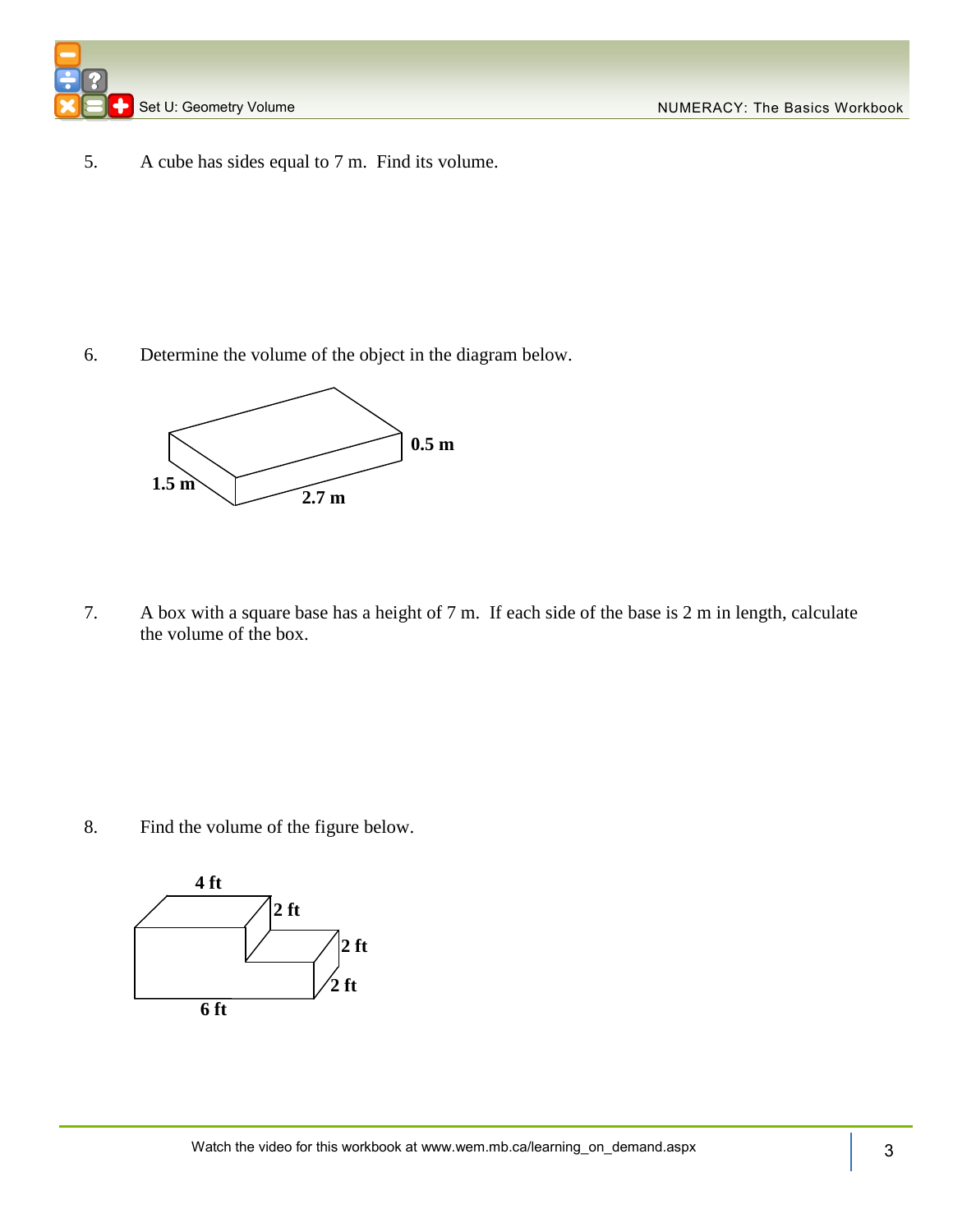9. Find the volume of the figure below.



10. How many small boxes can fit into a larger box that is 2 times (double) bigger in every dimension?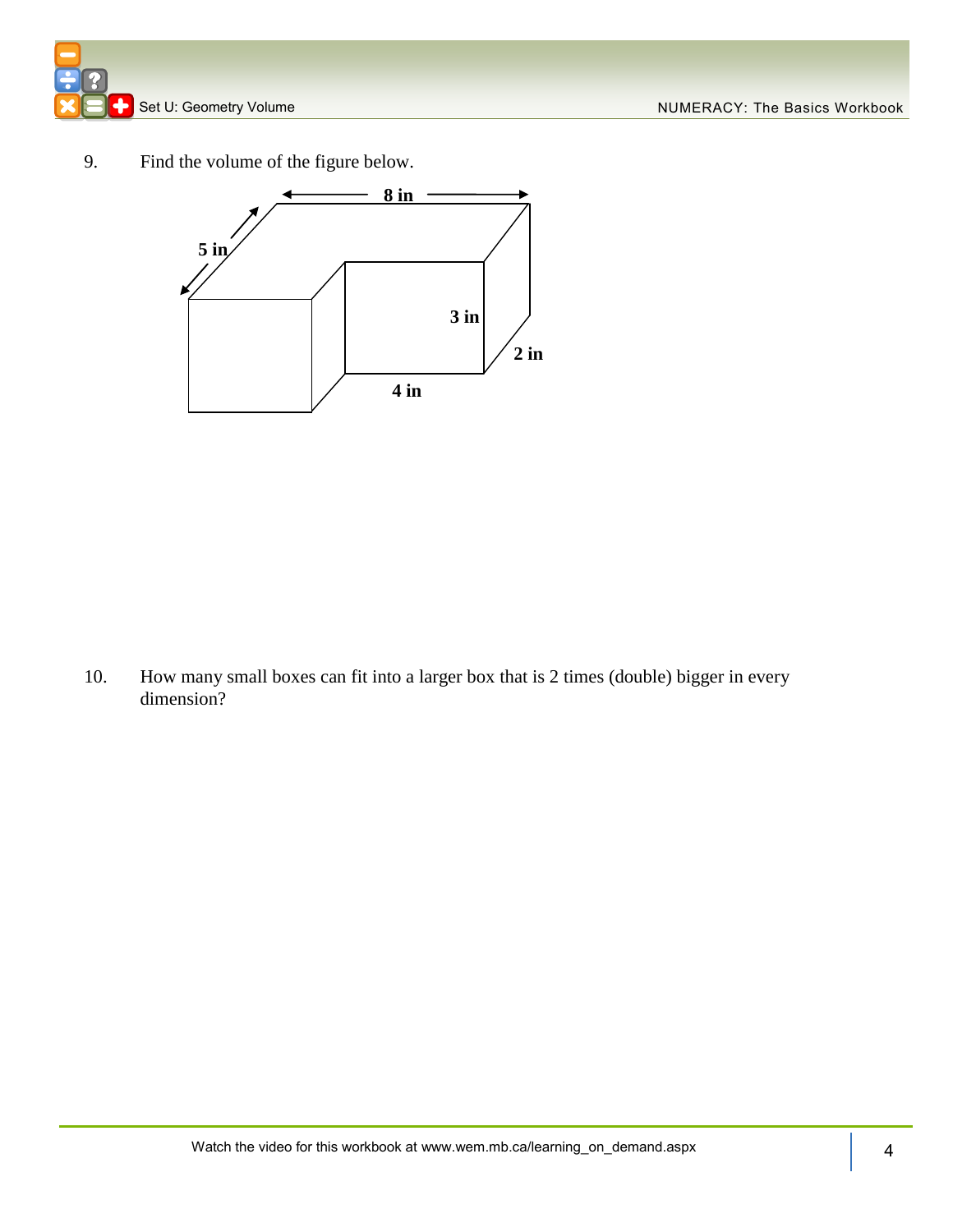

## **Practice Section B**

Solve the following.

1. A box used for shipping fragile goods has a volume of  $8 \text{ ft}^3$ . How many closely packed smaller boxes, each with a volume of  $0.625 \text{ ft}^3$  will fit into the larger box?

2. A tall box has a volume of 68 cm<sup>3</sup>, a length of 8.5 cm, and a width of 4 cm. Find the measure of the height.

3. Calculate the volume of the figure below.

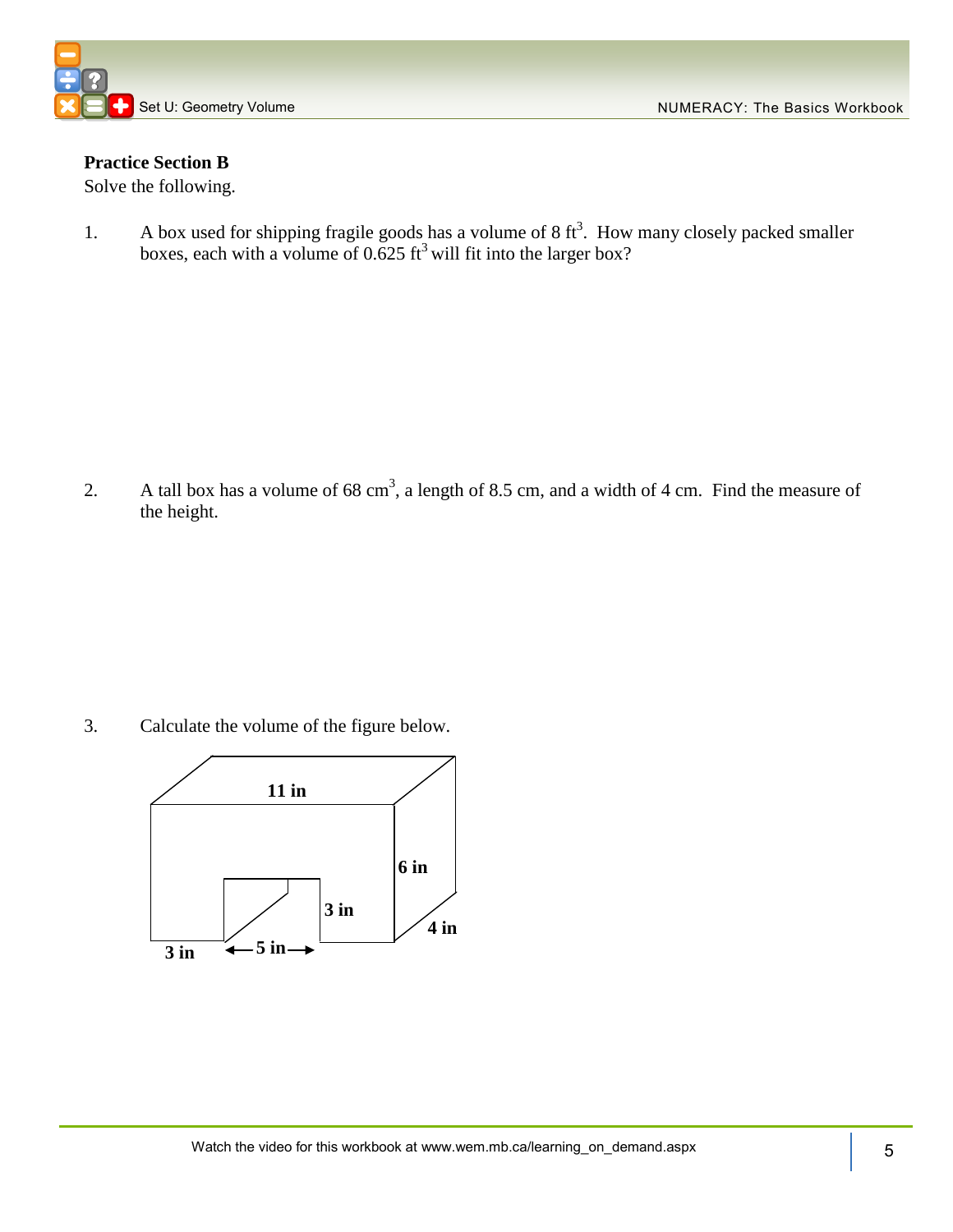

4. How many boxes, each with a volume of 60 mm<sup>3</sup>, can fit in a cubed-shape box with a side length of 10 mm?

5. The figure below is made from blocks that are 2 cm long, 1 cm wide, and 1 cm high. Find the total volume of all of the blocks.



## **Practice Section C**

Solve the following. Round each answer to two decimal places, if rounding is necessary. Note that diagrams are not drawn to scale.

1. The volume of a rectangular solid is  $675 \text{ cm}^3$ . If the height is 25 cm and the base is a rectangle whose length is 3 times the width, what are the dimensions of the base?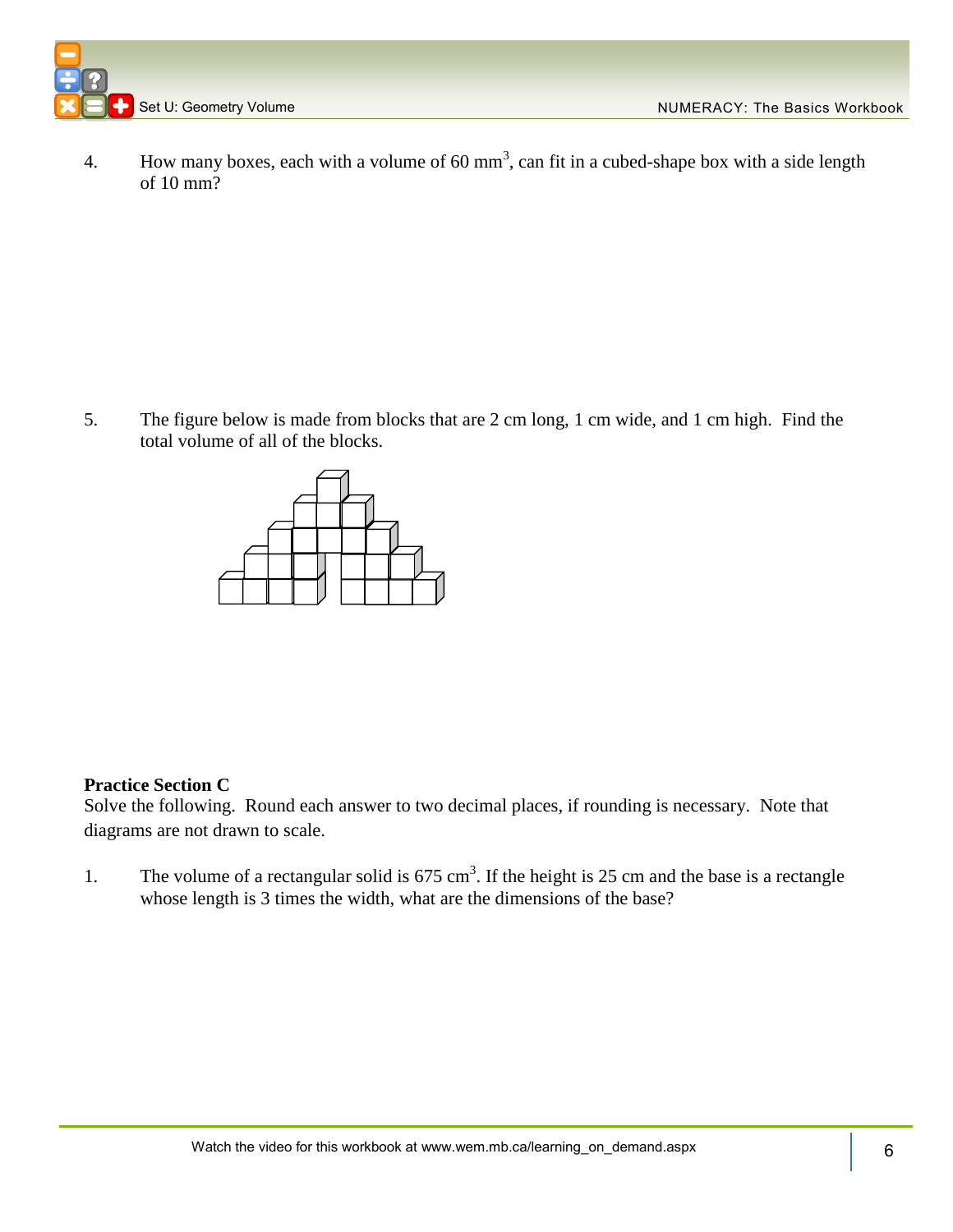2. Determine the volume of the figure below.



3. The triangular peak in the figure below is 20% of the volume of the entire container. What is the volume of the figure below?



4. A 1 cm thick Styrofoam sheet is to be placed around every small box (on all sides). These small boxes are packaged into one larger box that is a 4 ft cube. The diagram below is of one of the smaller boxes. How many smaller boxes can the larger box hold?

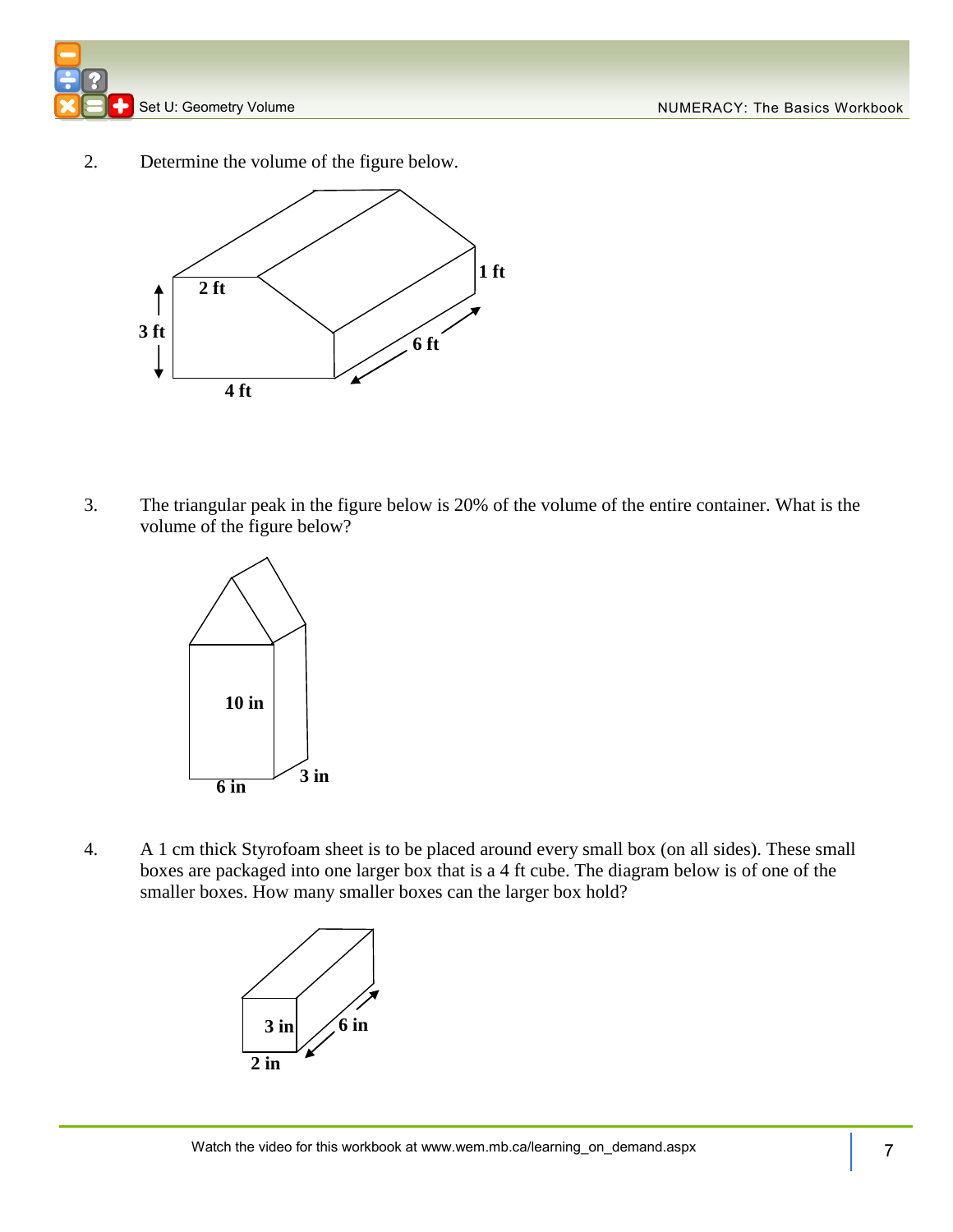

5. There are 16 holes that must be filled with concrete. Each hole is an 8 inch square that is 2 meters deep. Concrete costs \$84.25 per cubic yard. How much will it cost to fill all the holes with concrete?

## **Practice Section D**

In this section, solutions for the practice questions contain commonly-made errors. For each question, circle the error(s) and give a correct solution.

1. Sarah thinks that there is only one cube whose volume is equal to its surface area. Sarah's explanation is below.

> If the volume and the surface area of a cube are equal, and there are 6 sides to a cube, then:

$$
V_{cube} = A_{cube}
$$
  

$$
f \times \cancel{w} \times h = 6 \times f \times \cancel{w}
$$
  

$$
h = 6
$$

Therefore, the height of the cube must be 6. Given the definition of a 'cube,' the length and the width must also be 6. Only a cube with a height of 6 will have its volume equal to its surface area.

Is Sarah correct? Explain.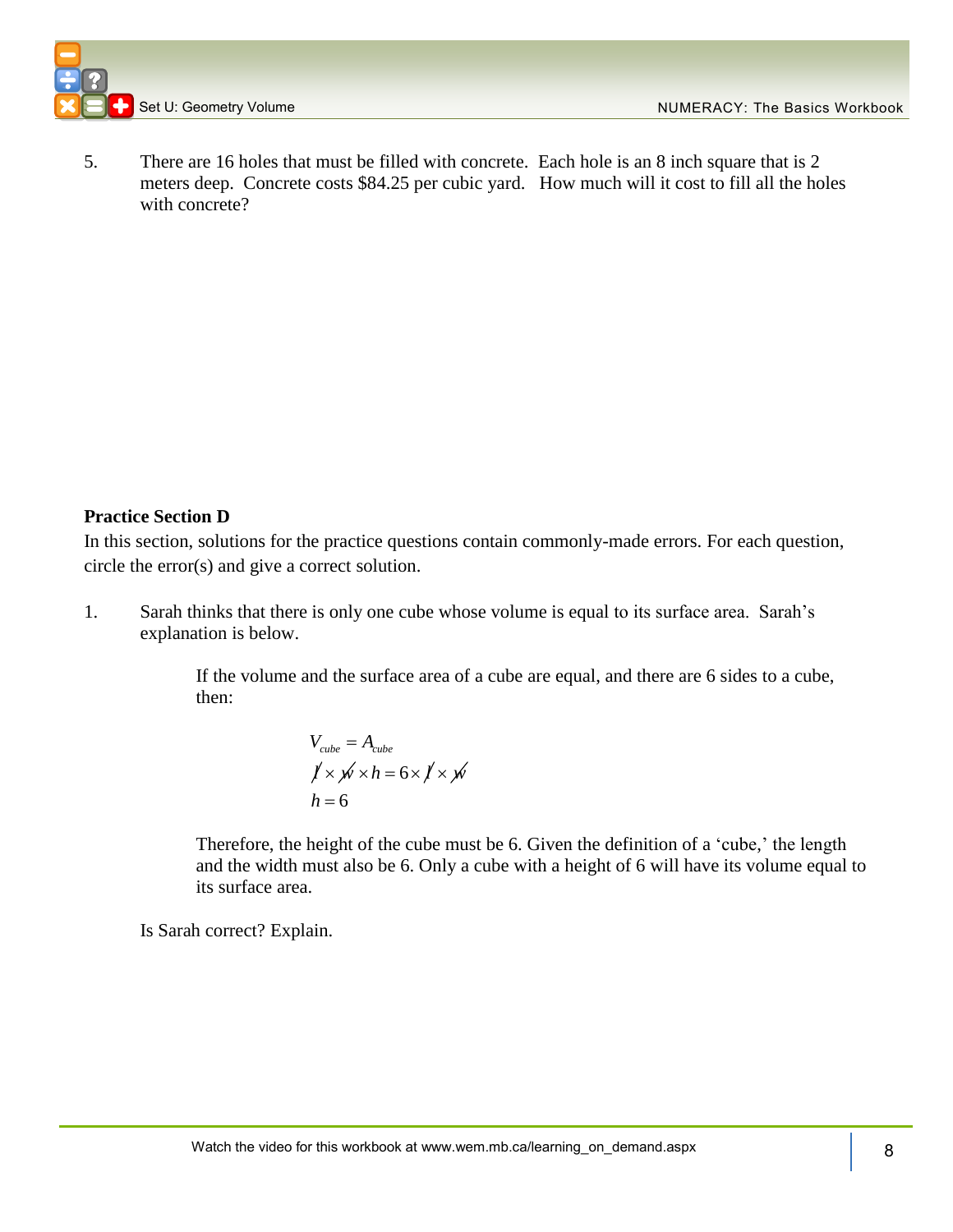

## **Practice Section E**

Challenge Question. If you can do this one, then you get an  $A^+$ .  $\odot$ 

Very fragile light bulbs are packaged into rectangular boxes that are 6 inches long, 3 inches wide, and 2 inches tall. The light bulb takes up 45% of the volume of the empty box. There is a 2 mm Styrofoam liner inside the box. What is the empty volume inside the box if it contains the light bulb and the liner?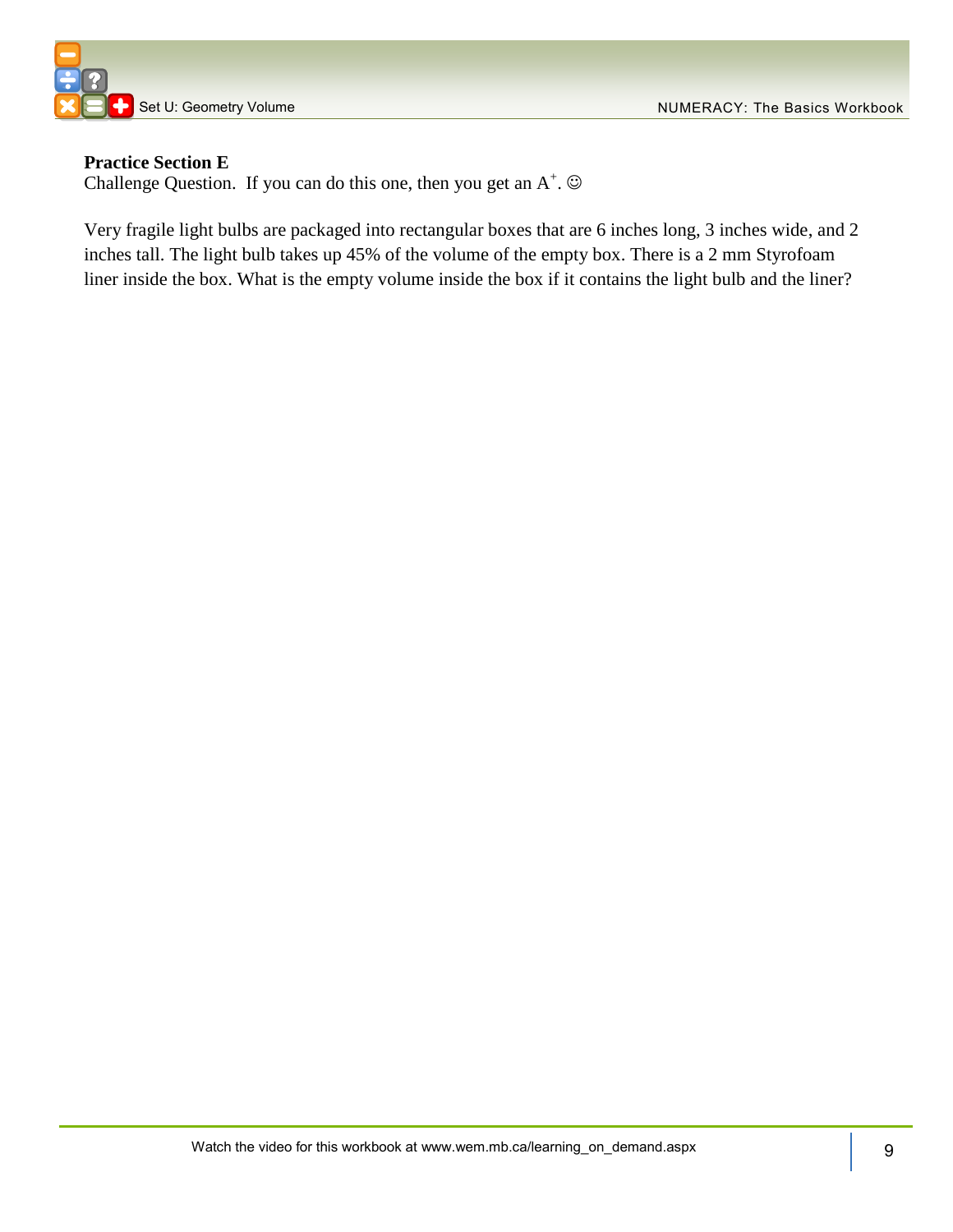NUMERACY: The Basics Workbook

# SOLUTIONS

## Set U

Geometry 3 Volume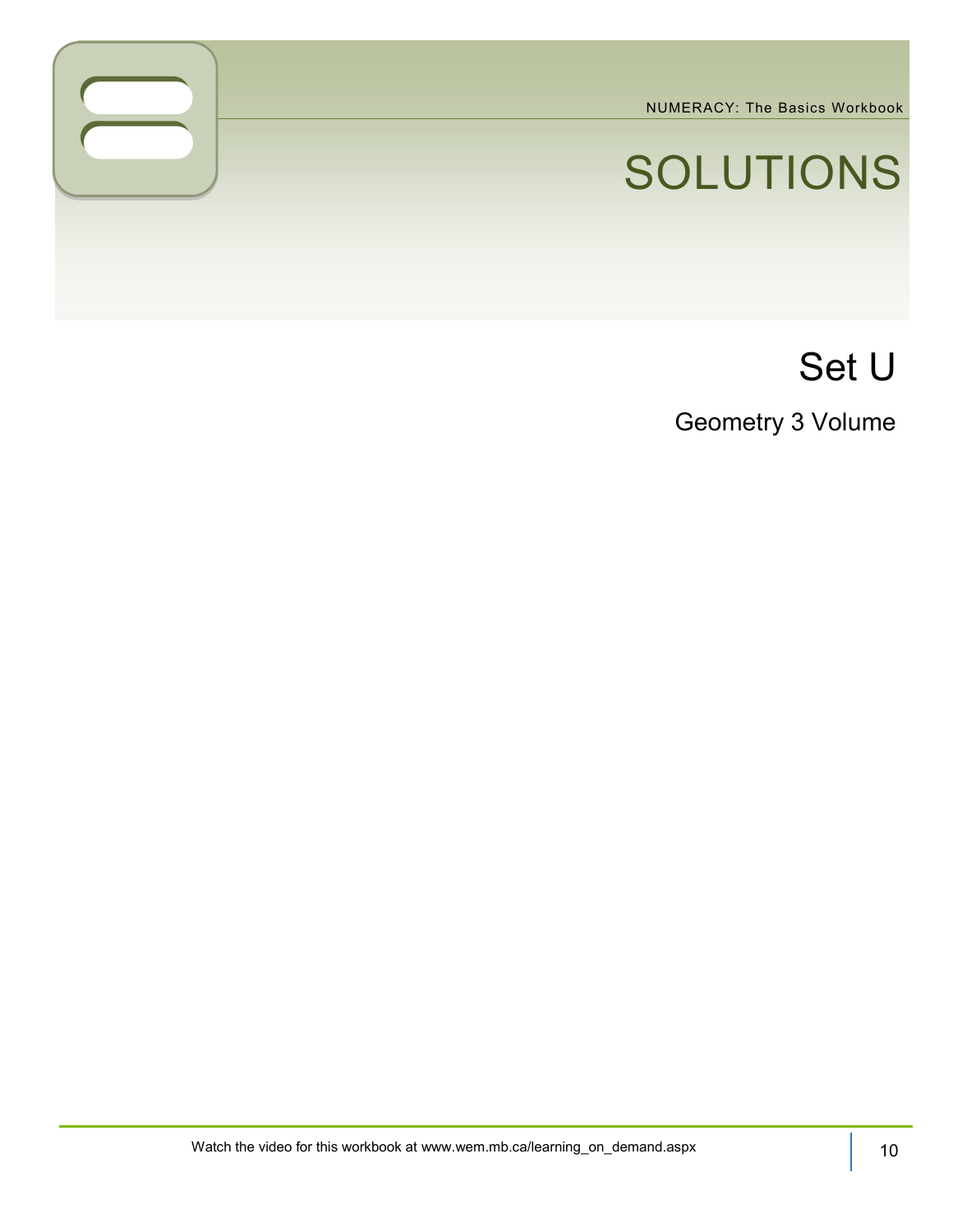

## **GEOMETRY 3 VOLUME**

## **Practice Section A**

- **1.** Solution:  $=64 \, cm^3$  $=4\times4\times4$  $V = l \times w \times h$
- **2.** Solution:  $V = l \times w \times h$ 
	- $= 70$   $ft^3$  $=5\times2\times7$
- **3.** Solution:

 $= 0.125 y d^3$  $= 0.5 \times 0.5 \times 0.5$  $V = l \times w \times h$ 

- **4.** Solution:
	- $=60$  mm<sup>3</sup>  $= 4 \times 3 \times 5$  $V = l \times w \times h$
- **5.** Solution:  $V = l \times w \times h$ 
	- $= 343 m^3$  $=7\times7\times7$
- **6.** Solution:

 $= 2.025 m^3$  $= 2.7 \times 1.5 \times 0.5$  $V = l \times w \times h$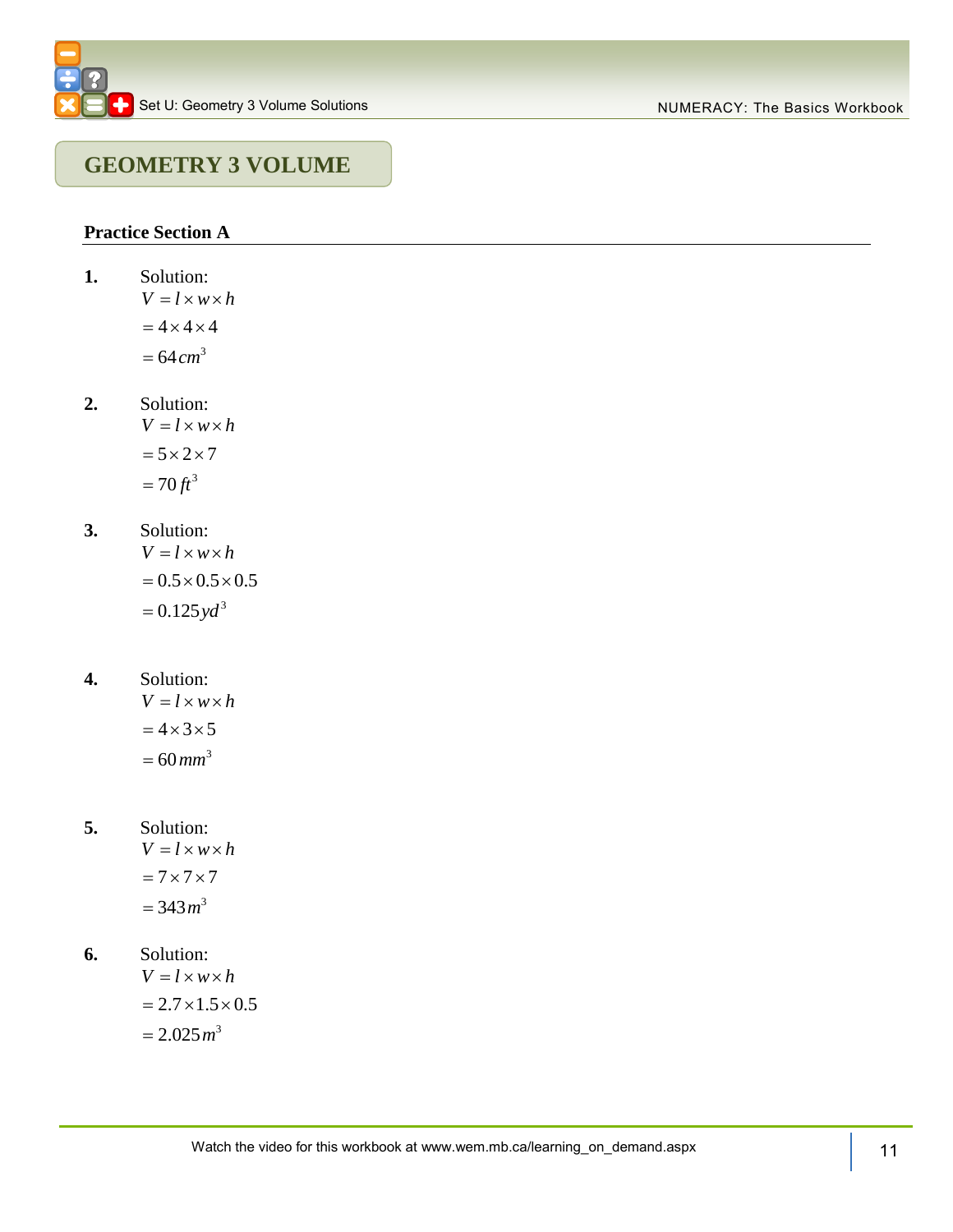**7.** Solution:

 $= 28 m^3$  $= 2 \times 2 \times 7$  $V = l \times w \times h$ 

**8.** Solution:

This figure can be divided into a two boxes. The larger box (on the left) is 4 ft long, 4 ft tall, and 2 ft wide. The smaller box will be a 2 ft cube.

The total volume of the figure is:  
\n
$$
V_{total} = (l \times w \times h) + (l \times w \times h)
$$
\n
$$
= (4 \times 2 \times 4) + (2 \times 2 \times 2)
$$
\n
$$
= 32 + 8
$$
\n
$$
= 40 ft3
$$

## **9.** Solution:

To find the volume of the figure, calculate the volume of the entire box (as if there is no 'chunk' taken out) and then subtract the volume of the 'chunk' from the total.

The volume of the entire box is:

$$
V_{box-no \text{ chunk}} = l \times w \times h
$$
  
= 8 × 5 × 3  
= 120 *in*<sup>3</sup>  
The volume of the 'chunk' is:  

$$
V_{chunk} = l \times w \times h
$$
  
= 4 × 3 × 3  
= 36 *in*<sup>3</sup>  
The volume of the figure is:

$$
V_{figure} = V_{box-no chunk} - V_{chunk}
$$
  
= 120 - 36  
= 84 in<sup>3</sup>

**10.** Solution:

If the larger box is 2 times bigger in every dimension, and there are three dimensions, (length, width and height), then there will be  $2^3$  or  $2 \times 2 \times 2$  or 8 small boxes that can fit into the larger box.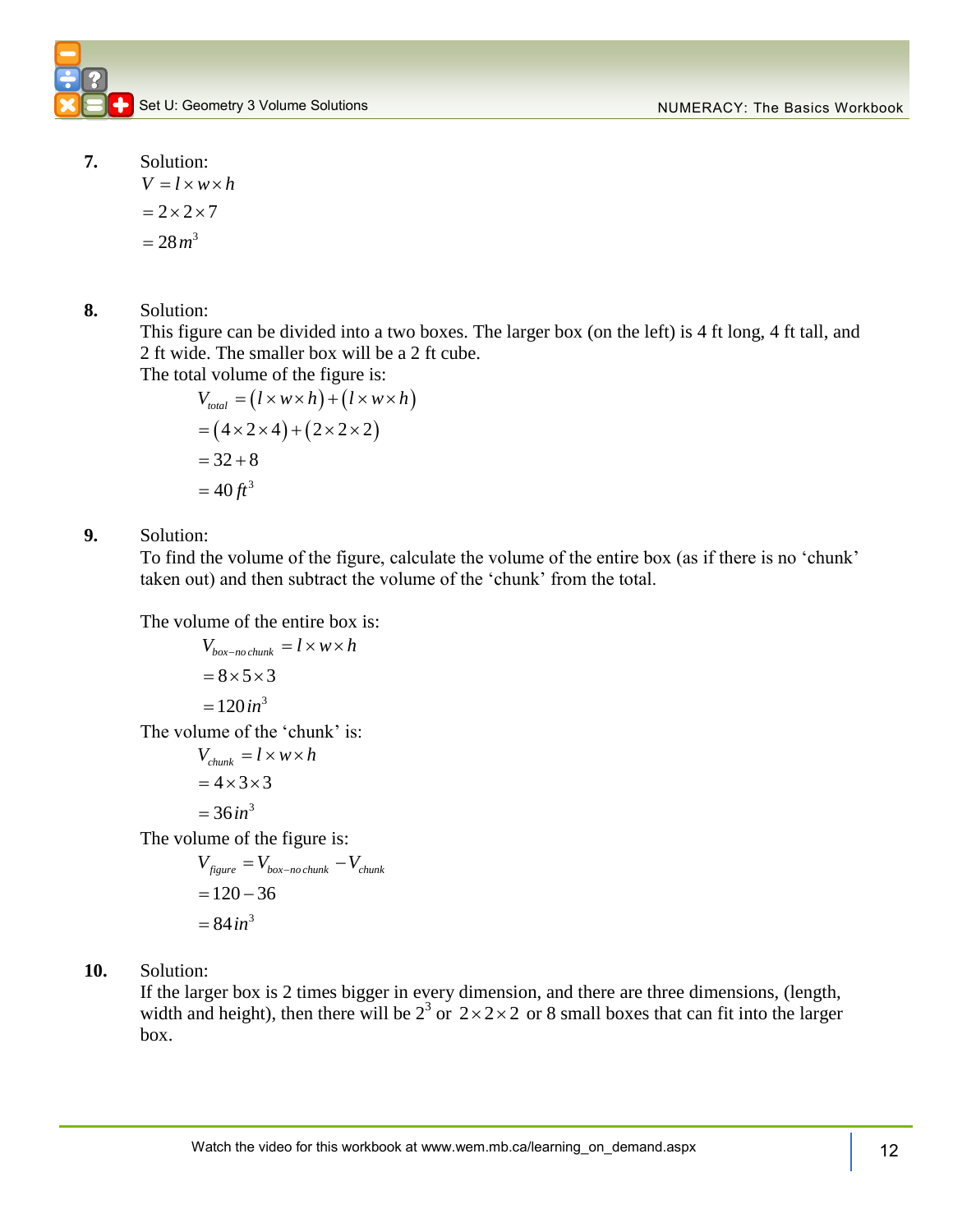## **Practice Section B**

**1.** Solution:

Solution:  
\n
$$
\frac{8 \cancel{f}^3}{1 \cancel{b} \cancel{i}} \times \frac{1 \text{ small box}}{0.625 \cancel{f}^3} = 12.8 \frac{\text{small box}}{1 \cancel{b} \cancel{i}} = 12.8 \frac{\text{small box}}{1 \cancel{b} \cancel{i}}
$$

Since you cannot have 0.8 of a box, 12 small boxes will fit into the larger box.

**2.** Solution:

 $68 = 8.5 \times 4 \times h$  $68 = 34 \times h$ 68 34  $h = 2 \, cm$  $V = l \times w \times h$ *h*

**3.** Solution:

The object can be divided into three sections. Once the volume of each section is calculated, the total volume can be found by adding all volumes together.

There are two sections that measure 3 by 4 by 6 and one section that measures 5 by 3 by 4.

$$
V_{total} = 2(l \times w \times h) + (l \times w \times h)
$$
  
= 2(4 \times 3 \times 6) + (5 \times 3 \times 4)  
= 2(72) + (60)  
= 144 + 60 = 204 in<sup>3</sup>

**4.** Solution:

A 10 mm cube has a volume of:  $=10\times 10\times 10$  $V = l \times w \times h$ 

$$
=1000\,mm^3
$$

Since each box is 60 mm<sup>3</sup>,

$$
\frac{1000 \,\mu m^3}{60 \,\mu m^3} = 16.\overline{6}
$$

Since it is not possible to have 0.6 of a box, there would be room for 16 boxes.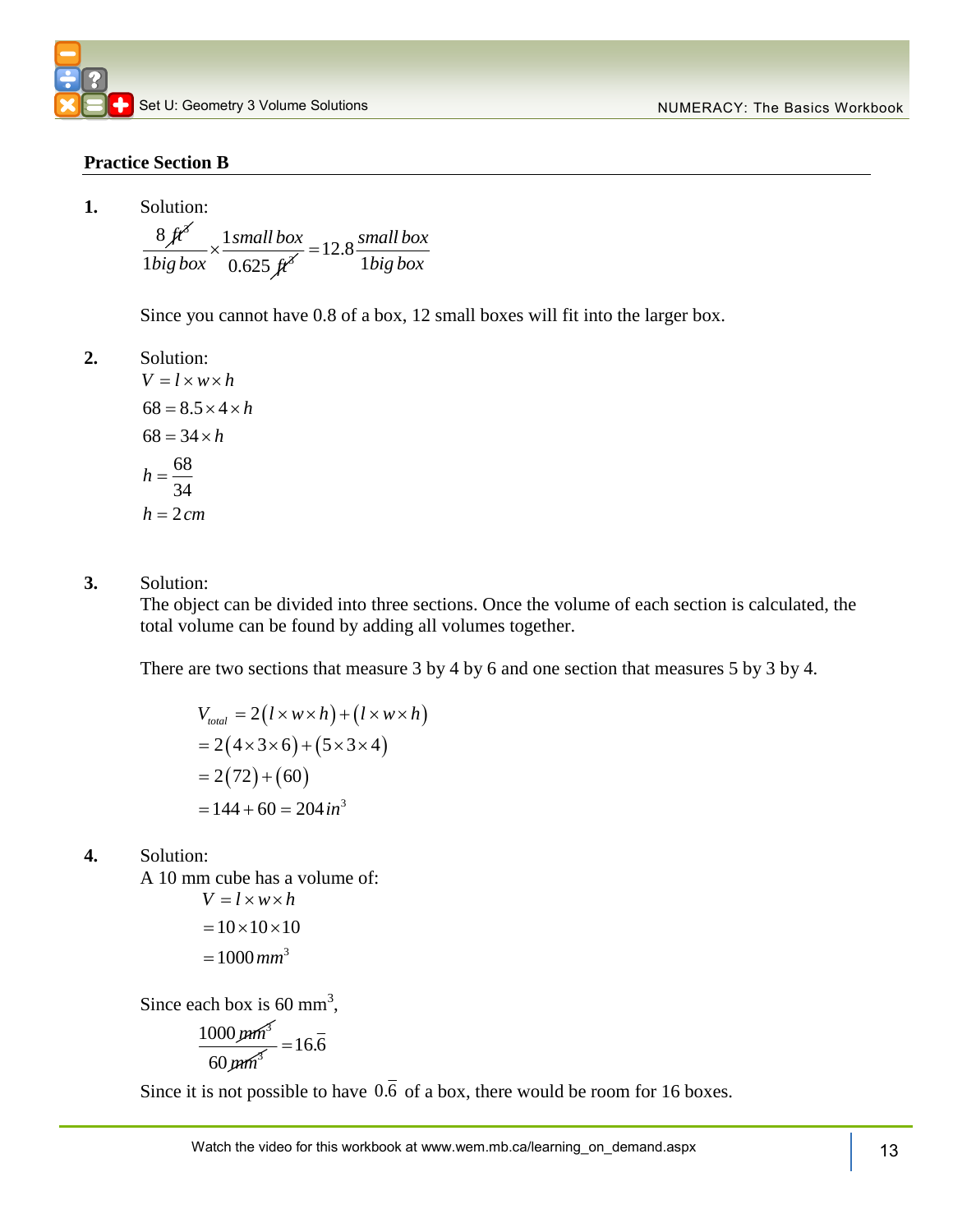**5.** Solution:

There are a total of  $1 + 3 + 5 + 6 + 8 = 23$  blocks.

Each block has a volume of:<br> $V_1$ ,  $V_2$ ,  $V_3$ 

$$
V = l \times w \times h
$$

$$
= 1 \times 1 \times 2
$$

$$
= 2 \, cm^3
$$

Multiply the volume of one box by the total number of blocks to find the total volume.

$$
23 \text{ blocks} \times \frac{2 \text{ cm}^3}{1 \text{ block}} = 46 \text{ cm}^3
$$

### **Practice Section C**

**1.** Solution:  $27 = 3w^2$  $27 - 11^2$  $w^2 = 9$  $675 = l \times w \times 25$ 675 25  $27 = 3w \times w$ 3  $w = \sqrt{9}$  $w = 3 cm$  $V = l \times w \times h$  $=$  $l \times w$  $=w$ 

Therefore, the dimensions of the base are 3 cm wide and 9 cm long.

#### **2.** Solution:

It is easiest here to divide the figure into a rectangular box with dimensions 2 by 3 by 6 and a volume of:

 $= 36 ft^3$  $= 6 \times 2 \times 3$  $V = l \times w \times h$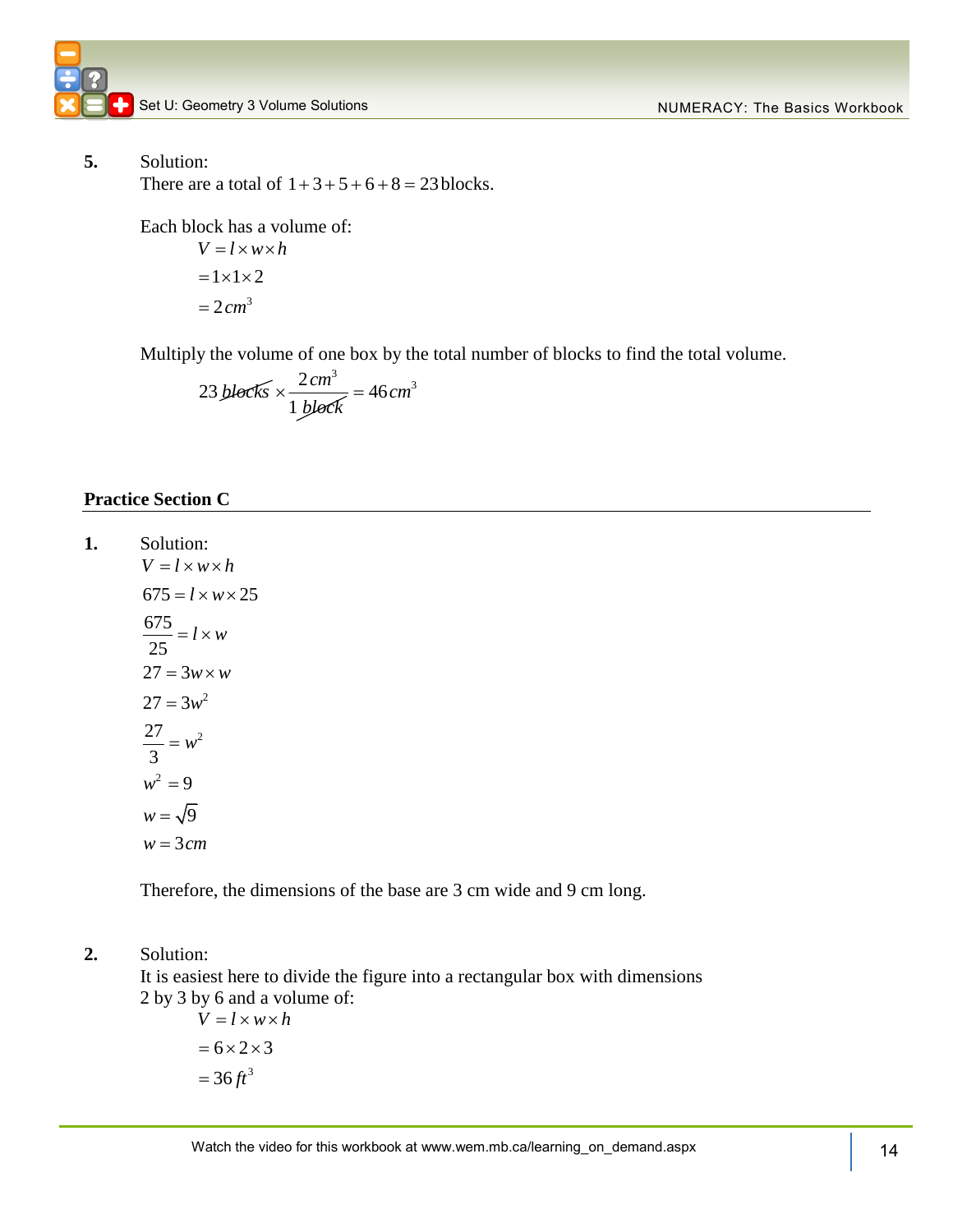Another box can be made that measures 2 by 1 by 6 and that has a volume of:

$$
V = l \times w \times h
$$

$$
= 6 \times 2 \times 1
$$

$$
= 12 ft3
$$

The volume that remains is actually half (only if the top of the figure is 'sliced' along its diagonal) of a 2 by 2 square box with a height of 6 ft.

$$
V = \frac{1}{2} (l \times w \times h)
$$
  
volume is: 
$$
= \frac{1}{2} (2 \times 2 \times 6)
$$

$$
= 12 ft^3
$$

.

The total volume is the sum of the three volumes.

$$
V = 36 + 12 + 12
$$

$$
= 60 ft3
$$

## **3.** Solution:

Its

The volume of the rectangular box measuring 6 by 3 by 10 is 180 in<sup>3</sup>. If the triangular cap is 20% of the entire container, then  $180 \text{ in}^3$  must be  $80\%$ . If 80% is  $180 \text{ in}^3$ , then 40% is 90 in<sup>3</sup>, and so 20% is 45 in<sup>3</sup>.

Therefore, the volume is:

 $= 225$  in<sup>3</sup>  $V = 20\% + 80\%$  $= 45 + 180$ 

**4.** Solution:

Each smaller box has a volume of 6 by 2 by 3 or 36 in<sup>3</sup>.

A 1 cm thick piece of foam will make each of these dimensions  $1 \cancel{cm} \times \frac{1}{\sqrt{cm}}$ 2.54 *in cm*  $x \frac{11}{2} = 0.3937$ *in* 

larger on each side.

Therefore, you need to add  $2 \times 0.3937 = 0.7874$  *in* to each measure.

This makes the volume of a packed box: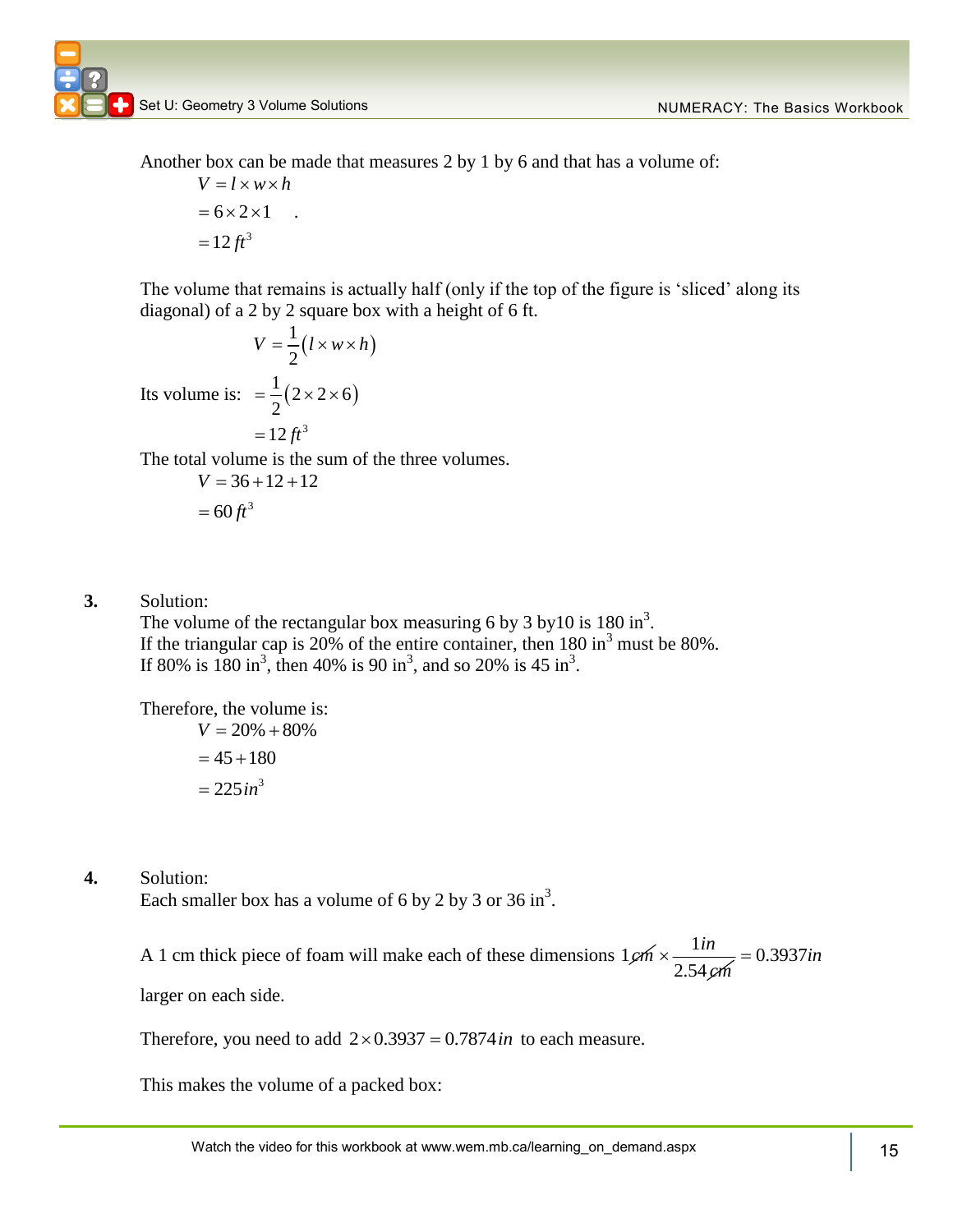$$
V = (6 + 0.7874)(2 + 0.7874)(3 + 0.7874)
$$
  
= 6.7874 × 2.7874 × 3.7874  
= 71.6545 in<sup>3</sup>

Next, convert 4 feet to inches.

$$
=4 \text{ ft} \times \frac{12 \text{ in}}{1 \text{ ft}}
$$

$$
=48 \text{ in}
$$

Now calculate the volume of the larger box.

$$
V_{l \arg env} = 48 \times 48 \times 48
$$

$$
= 110592 \text{ in}^3
$$

Using a unit conversion,

$$
\text{Hint} \text{ conversion,}
$$
\n
$$
\#box = \frac{110592 \,\text{in}^3}{1l \,\text{arg}\,\text{e}\,\text{box}} \times \frac{1 \,\text{small}\,\text{box}}{71.6545 \,\text{in}^3}.
$$
\n
$$
= 1543.41
$$

Since we cannot have 0.41 of a box, there are 1543 small boxes that can fit into a larger 4 ft cube box.

**5.** Solution:

First convert 8 inches to yards.

$$
8jh \times \frac{1 \text{ foot}}{12 \text{ jh}} \times \frac{1 \text{ yd}}{3 \text{ feet}} = 0.\overline{2} \text{ yd}
$$

Next convert 2 meters to yards.

$$
2\cancel{m} \times \frac{100\cancel{cm}}{1\cancel{m}} \times \frac{1\cancel{m}}{2.54\cancel{cm}} \times \frac{1\cancel{m}}{12\cancel{m}} \times \frac{1\cancel{yd}}{3\cancel{ft}} = 2.1872\text{ yd}
$$

The total volume of concrete needed is the volume of the hole multiplied by the total number of holes.

$$
V_{concrete} = V_{hole} \times #_{holes}
$$
  
=  $(l \times w \times h) \times 16$   
=  $(0.\overline{2} \times 0.\overline{2} \times 2.1872) \times 16$   
= 1.7281 yd<sup>3</sup>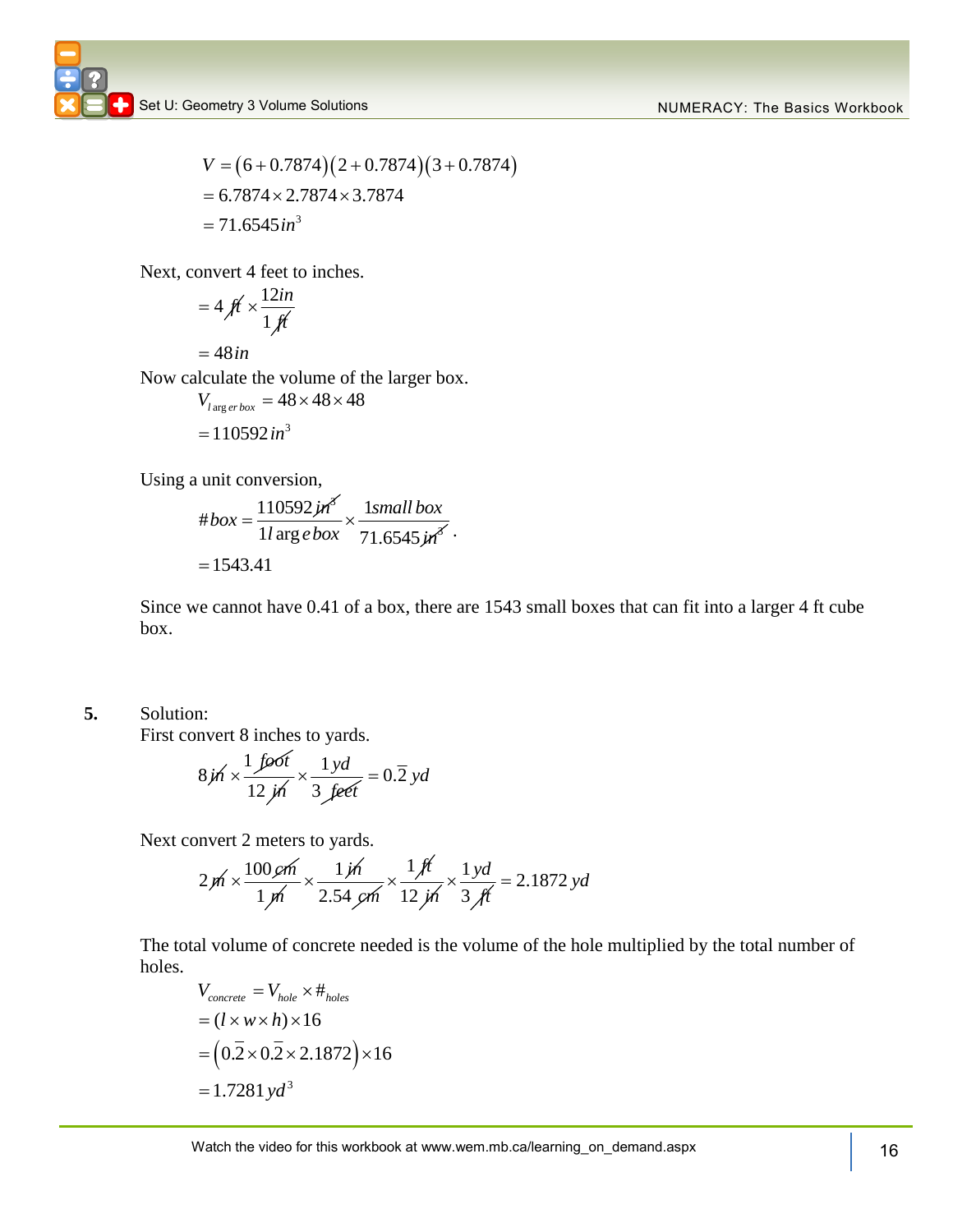The cost of the concrete is:  $694.25$ 

$$
Cost = V_{concrete} \times \frac{\$84.25}{1 \text{ yd}^3}
$$

$$
= 1.7281 \text{ yd}^5 \times \frac{\$84.25}{1 \text{ yd}^5}
$$

$$
= \$145.59
$$

## **Practice Section D**

## **1.** Solution:

Sarah is correct. Given the specification of a 'cube,' rather than just a 'box,' all sides must be equal. If the height must be 6, then all the sides must also be 6.